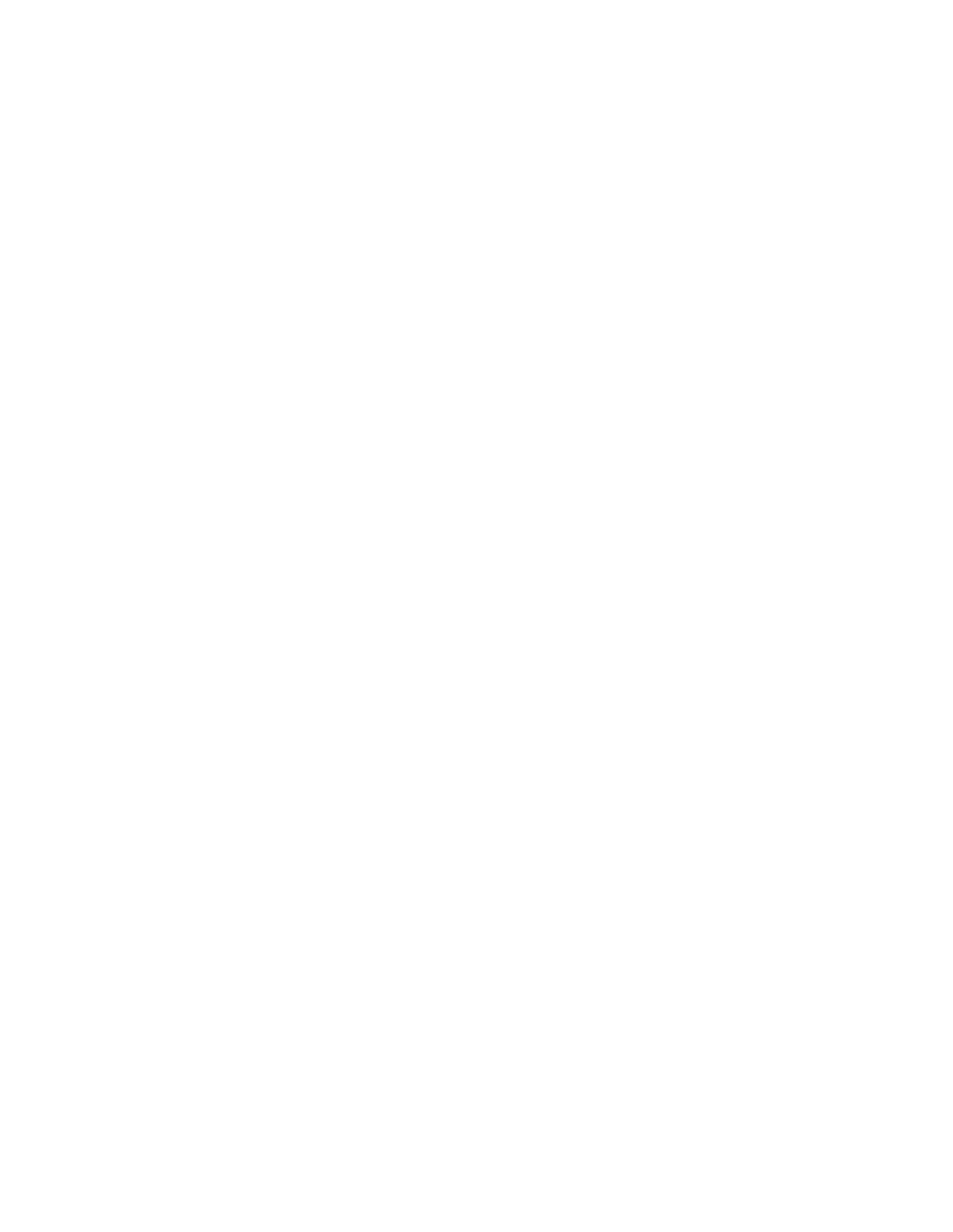## **In the case of Šerifović and Others v. Serbia,**

The European Court of Human Rights (Third Section), sitting as a Committee composed of:

Valeriu Gritco, President,

Branko Lubarda,

Mārtiņš Mits, *judges,*

and Marialena Tsirli, *Deputy Section Registrar,*

Having deliberated in private on 29 September 2015,

Delivers the following judgment, which was adopted on that date:

## PROCEDURE

1. The case originated in three applications (nos. 5928/13, 32514/13 and 68065/13) against Serbia lodged with the Court under Article 34 of the Convention for the Protection of Human Rights and Fundamental Freedoms ("the Convention") by three Serbian nationals, Ms Fifa Šerifović ("the first applicant"), Ms Muradija Seferović ("the second applicant") and Ms Derviša Zukorlić ("the third applicant"), on 8 January 2013, 5 April 2013 and 5 April 2013 respectively.

2. The applicants were represented by Mr N. Ejupović and Ms Š. Dolovac, lawyers practising in Novi Pazar. The Serbian Government ("the Government") were represented by their Agent, Ms V. Rodić.

3. On 11 July 2014 the applications were communicated to the Government.

4. The Government objected to the examination of the applications by a Committee. After having considered this objection, the Court rejects it.

## THE FACTS

### I. THE CIRCUMSTANCES OF THE CASE

5. The applicants were born in 1961, 1960 and 1949, respectively, and live in Novi Pazar.

6. They were employed by *DP "Raška Holding Kompanija" AD*, a socially-owned company based in Novi Pazar (hereinafter "the debtor").

**A. Civil proceedings brought by the first applicant (Ms Fifa Šerifović)**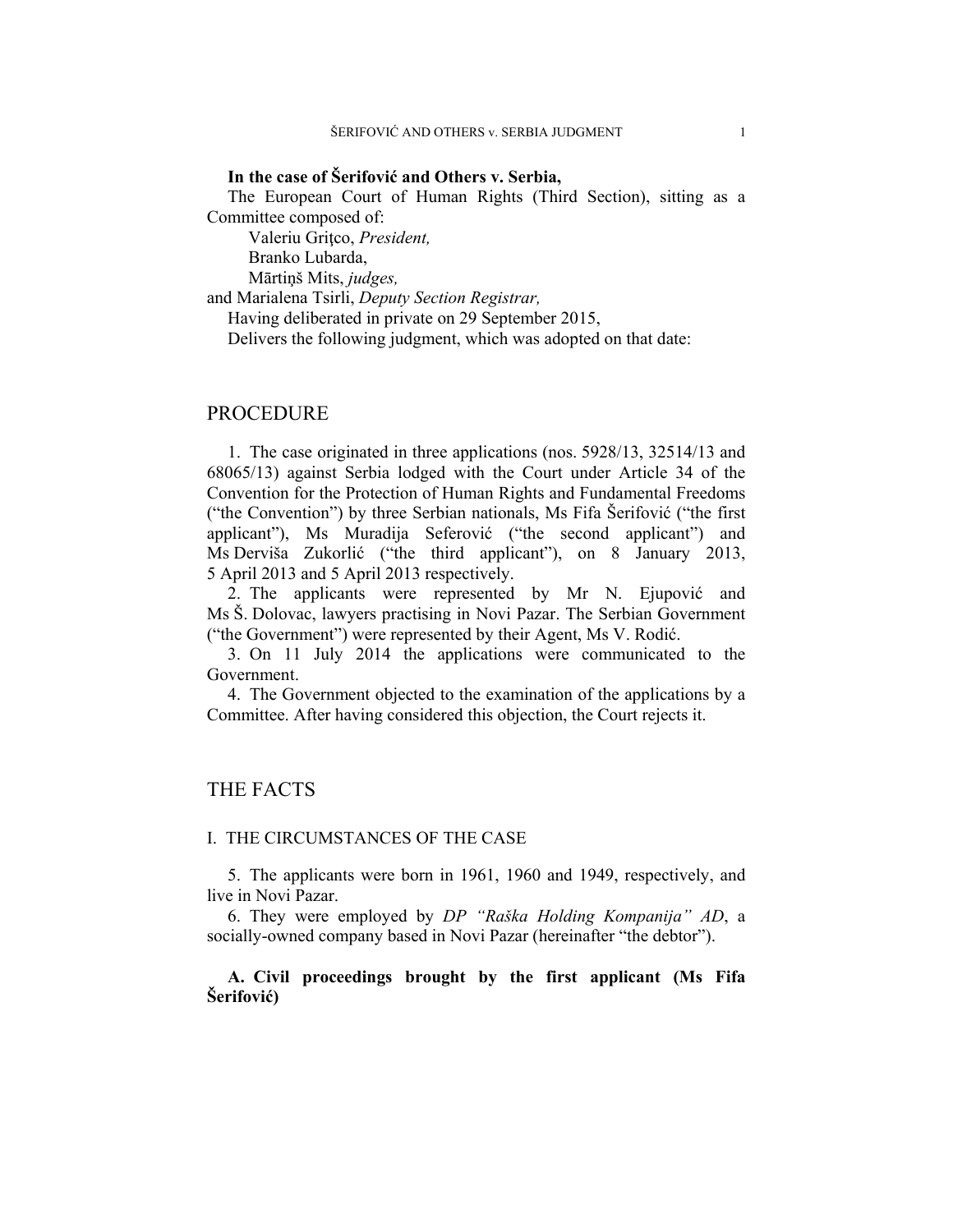7. On 27 March 2003, 11 December 2003 and 3 October 2005 respectively, the Novi Pazar Municipal Court ordered the debtor to pay the first applicant specified amounts on account of salary arrears and social insurance contributions, plus the costs of the civil proceedings. These judgments became final on 22 April 2003, 16 January 2004 and 1 January 2006 respectively.

8. On 23 May 2003, 25 February 2004 and 20 April 2006 respectively, upon the first applicant's request to that effect, the Novi Pazar Municipal Court ordered the enforcement of the said judgments and further ordered the debtor to pay the first applicant the enforcement costs.

## **B. Civil proceedings brought by the second applicant (Ms Muradija Seferović)**

9. On 5 November 2007, the Tutin Municipal Court ordered the debtor to pay the second applicant specified amounts on account of salary arrears and social insurance contributions, plus the costs of the civil proceedings. This judgment became final on 20 November 2007.

10. On 19 October 2012, upon the second applicant's request to that effect, the Tutin Municipal Court ordered the enforcement of the said judgment and further ordered the debtor to pay the second applicant the enforcement costs.

## **C. Civil proceedings brought by the third applicant (Ms Derviša Zukorlić)**

11. On 12 May 2008, the Novi Pazar Municipal Court ordered the debtor to pay the third applicant specified amounts on account of salary arrears, plus the costs of the civil proceedings. This judgment became final on 22 July 2008.

12. On 13 June 2011, upon the third applicant's request to that effect, the Novi Pazar Municipal Court ordered the enforcement of the said judgment and further ordered the debtor to pay the third applicant the enforcement costs.

## **D. Other relevant facts**

13. On 5 January 2004 the Privatisation Agency ordered the restructuring of the debtor.

14. On 11 September 2013 the Kraljevo Commercial Court opened insolvency proceedings in respect of the debtor.

15. The applicants duly reported their respective claims based on the above-mentioned judgments to the insolvency administration.

16. The insolvency proceedings are still ongoing.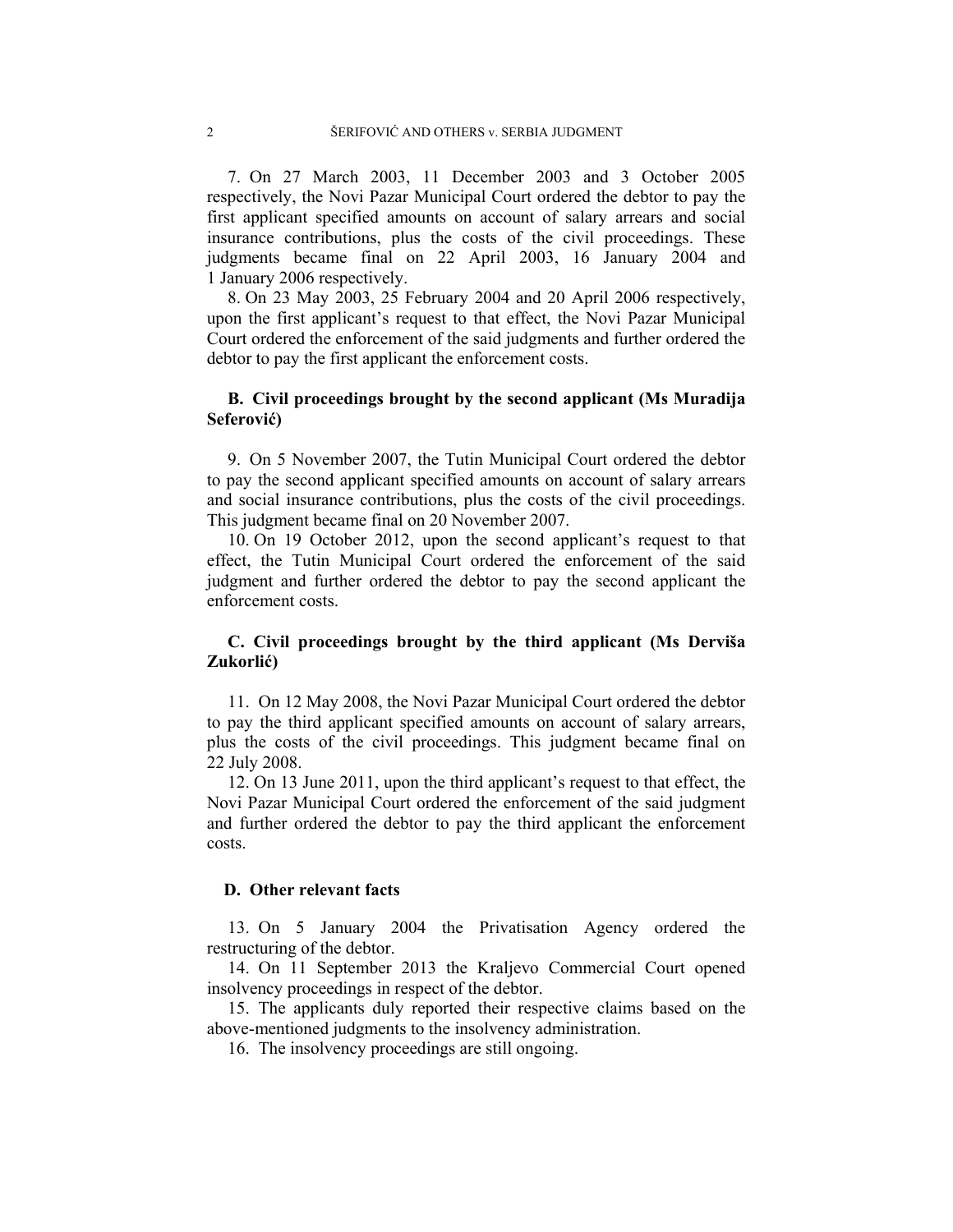### II. RELEVANT DOMESTIC LAW AND PRACTICE

17. The relevant domestic law concerning the status of socially-owned companies, as well as the enforcement and insolvency proceedings, is outlined in the cases of *R. Kačapor and Others v. Serbia*, nos. 2269/06 *et al*., §§ 57-64 and 71-76, 15 January 2008 and *Jovičić and Others v. Serbia* (dec.), no. 37270/11, §§ 88-93, 15 October 2013. Furthermore, the case-law of the Constitutional Court in respect of socially-owned companies, together with the relevant provisions concerning constitutional redress are outlined in the admissibility decision in *Marinković v. Serbia* (dec.), no. 5353/11, §§ 26 -29 and 31-44, 29 January 2013, the judgment in *Marinković v. Serbia*, no. 5353/11, §§ 29-31, 22 October 2013, and the decision in *Ferizović v. Serbia* (dec.), no. 65713/13, §§ 12-17, 26 November 2013.

## THE LAW

## I. JOINDER OF THE APPLICATIONS

18. The Court considers that, in accordance with Rule 42 § 1 of the Rules of Court, the applications should be joined, given their common factual and legal background.

## II. ALLEGED VIOLATIONS OF ARTICLES 6 § 1 AND 13 OF THE CONVENTION AND ARTICLE 1 OF PROTOCOL No. 1 TO THE **CONVENTION**

19. The applicants complained of the respondent State's failure to enforce final court judgments rendered in their favour and of the lack of an effective remedy in that connection. They relied on Articles 6 § 1 and 13 of the Convention and Article 1 of Protocol No. 1, which, in so far as relevant, read as follows:

#### **Article 6 § 1**

"In the determination of his civil rights and obligations ..., everyone is entitled to a fair and public hearing within a reasonable time by an independent and impartial tribunal established by law."

#### **Article 1 of Protocol No. 1**

"Every natural or legal person is entitled to the peaceful enjoyment of his possessions. No one shall be deprived of his possessions except in the public interest and subject to the conditions provided for by law and by the general principles of international law.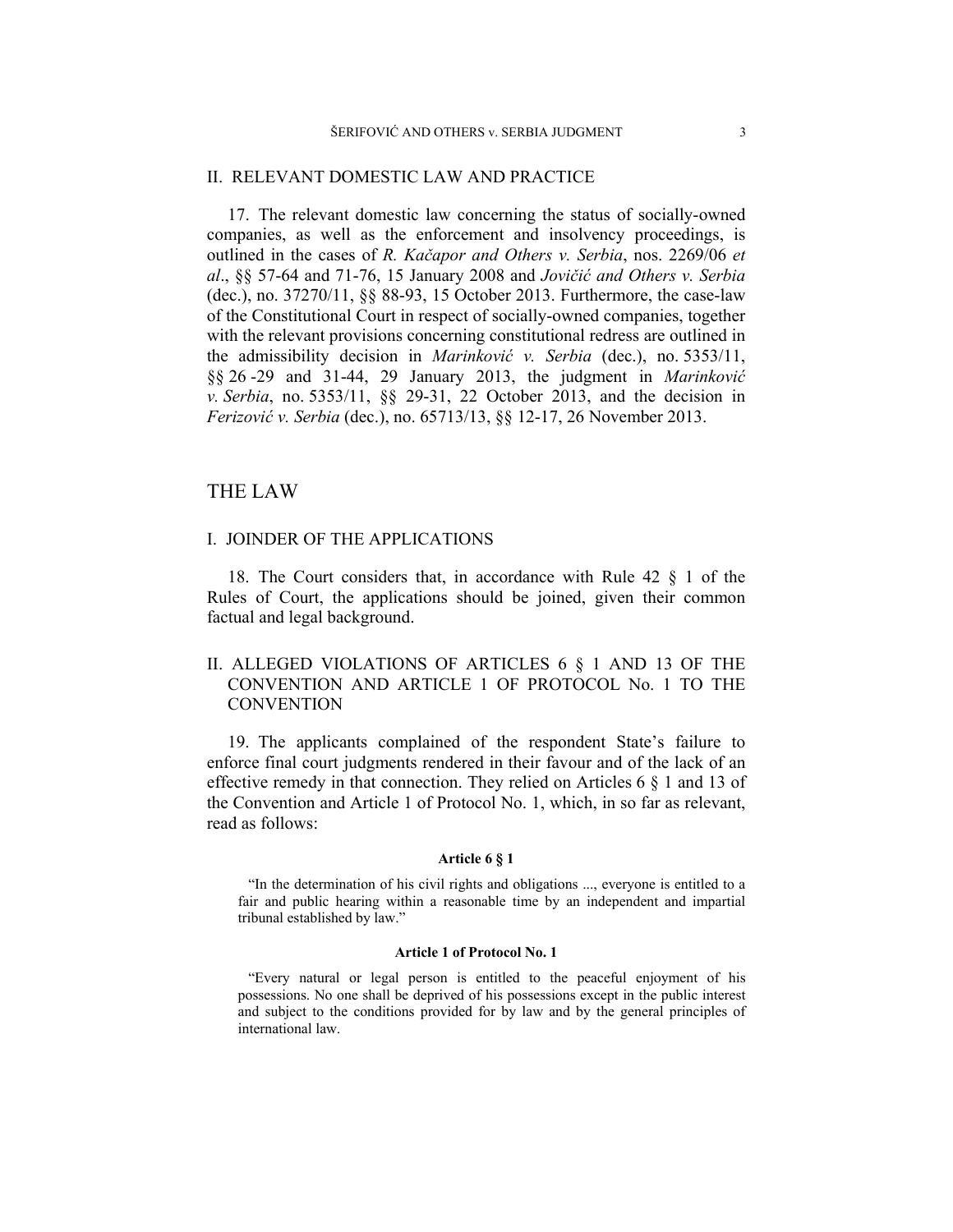The preceding provisions shall not, however, in any way impair the right of a State to enforce such laws as it deems necessary to control the use of property in accordance with the general interest or to secure the payment of taxes or other contributions or penalties."

#### **Article 13**

"Everyone whose rights and freedoms as set forth in [the] Convention are violated shall have an effective remedy before a national authority notwithstanding that the violation has been committed by persons acting in an official capacity."

#### **A. Admissibility**

20. The Government submitted that the applications should be declared inadmissible due to the applicant's failure to exhaust effective domestic remedies. They relied on Court's case law, namely on *Marinković*, cited above, and pointed out that since the debtor was undergoing insolvency proceedings the applicants should have lodged constitutional appeals before bringing their applications to the Court.

21. The applicants disagreed.

22. The Court has already ruled that as regards the non-enforcement of final judgments rendered against socially-owned companies undergoing insolvency proceedings and/or those which have ceased to exist, a constitutional appeal should, in principle, be considered as an effective remedy in respect of all applications lodged from 22 June 2012 onwards (see *Marinković*, cited above, § 59). Further, as regards the non-enforcement of final judgments rendered against socially-owned companies undergoing restructuring a constitutional appeal has been considered as an effective remedy in respect of all applications introduced from 4 October 2013 onwards (see *Ferizović,* cited above, §§ 24-25).

23. Turning to the present case, the Court notes that the applicants had lodged their applications with the Court between 8 January 2013 and 5 April 2013, that is before the insolvency proceedings against the debtor were opened and while the debtor was undergoing restructuring, but prior to 4 October 2013.

24. The issue of whether domestic remedies have been exhausted is normally determined by reference to the date when the application was lodged (see *Baumann v. France*, no. 33592/96, § 47, ECHR 2001-V and *Vinčić and Others v. Serbia*, nos. 44698/06, 44700/06, 44722/06, 44725/06 and others, § 51, 1 December 2009). The Court finds no reasons to depart from this rule and considers that the applicants had indeed had no obligation to use constitutional redress before turning to the Court. The Court, therefore, rejects the Government's objection in this regard.

25. Since the applicants' complaints are neither manifestly ill-founded within the meaning of Article 35  $\S$  3 (a) of the Convention nor inadmissible on any other grounds, they must be declared admissible.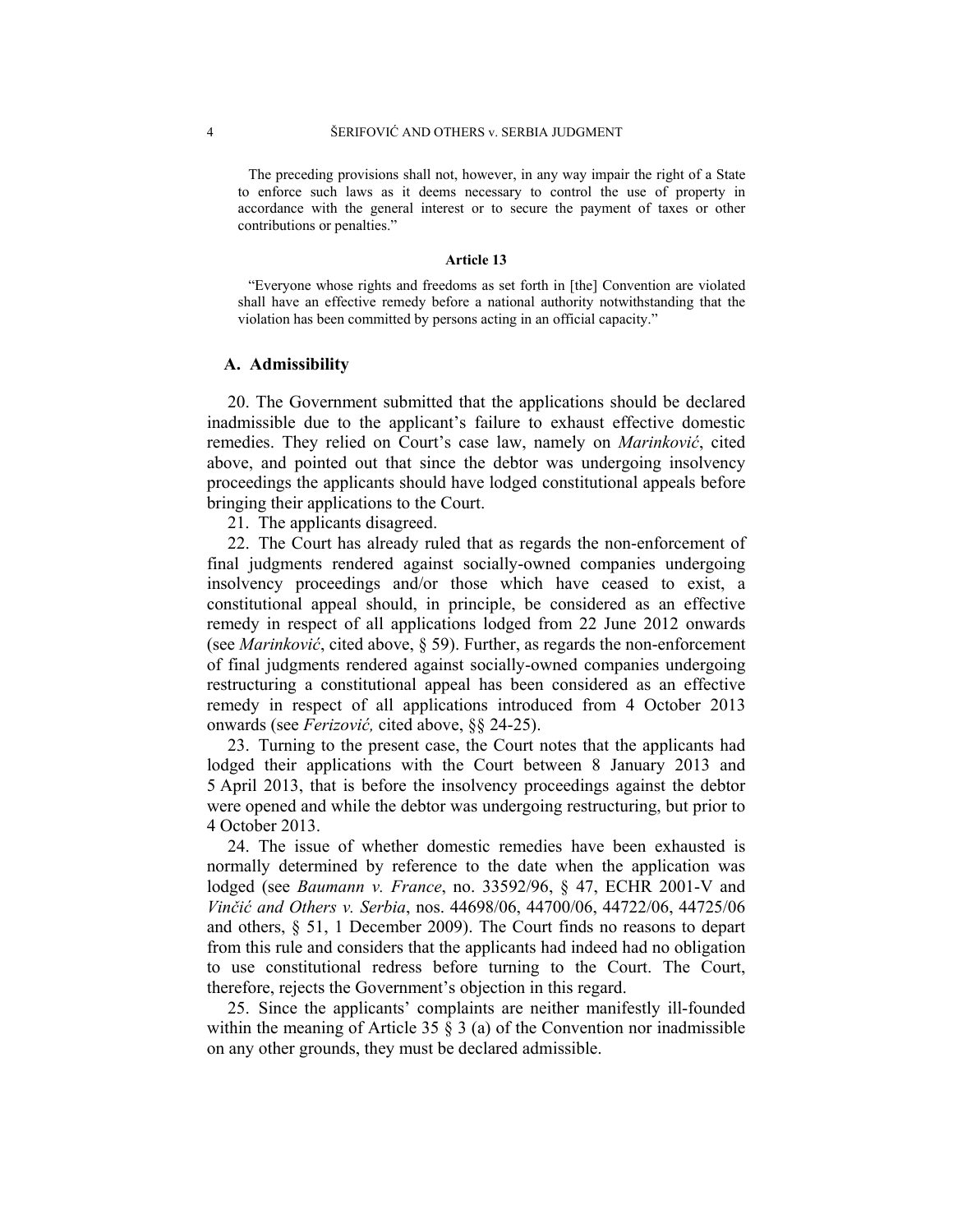### **B. Merits**

26. The Court notes that the final court judgments rendered in the applicants' favour remain unenforced to the present date.

27. The Court observes that it has frequently found violations of Article 6 § 1 of the Convention and/or Article 1 of Protocol No. 1 to the Convention in cases raising issues similar to those raised in the present case (see *R. Kačapor and Others*, cited above, §§ 115-116 and 120; *Crnišanin and Others v. Serbia,* nos. 35835/05, 43548/05, 43569/05 and 36986/06, §§ 123-124 and 133-134, 13 January 2009*; Rašković and Milunović v. Serbia,* nos. 1789/07 and 28058/07, §§ 74 and 79, 31 May 2011*;* and *Adamović v. Serbia*, no. 41703/06, § 41, 2 October 2012).

28. Having examined all the material submitted to it, the Court considers that the Government have not put forward any fact or convincing argument capable of persuading it to reach a different conclusion in the present case. There have, accordingly, been violations of Article 6  $\S$  1 of the Convention and of Article 1 of Protocol No. 1.

29. Having reached this conclusion, the Court does not find it necessary to examine essentially the same complaint under Article 13 of the Convention (see *mutatis mutandis*, *Kin-Stib and Majkić v. Serbia*, no. 12312/05, § 90, 20 April 2010).

## III. APPLICATION OF ARTICLE 41 OF THE CONVENTION

### 30. Article 41 of the Convention provides:

"If the Court finds that there has been a violation of the Convention or the Protocols thereto, and if the internal law of the High Contracting Party concerned allows only partial reparation to be made, the Court shall, if necessary, afford just satisfaction to the injured party."

### **A. Damage, costs and expenses**

31. The first applicant did not claim a specific amount in respect of just satisfaction but left it to the Court's discretion. The second and the third applicant each requested that the State be ordered to pay, from its own funds: (i) the judgment debt, plus the costs of the enforcement proceedings; (ii) 2,000 euros (EUR) in respect of non-pecuniary damage; and (iii) 90,000 Serbian Dinars (approximately EUR 900) for the costs and expenses incurred before the Court.

32. The Government contested these claims.

33. As regards the first applicant, it is observed that a judgment in which the Court finds a violation of the Convention or of its Protocols imposes on the respondent State a legal obligation not just to pay those concerned the sums awarded by way of just satisfaction, but also to choose, subject to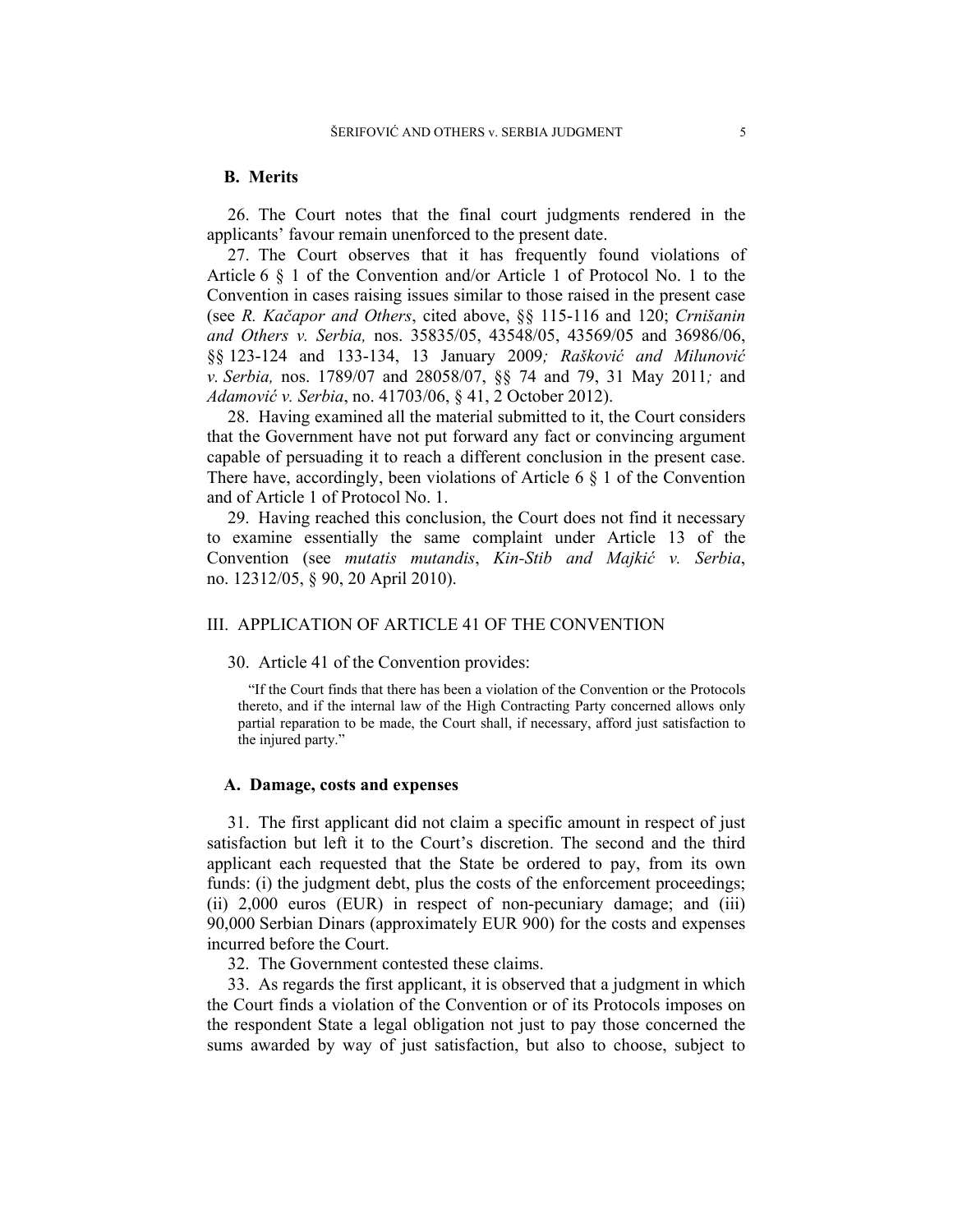supervision by the Committee of Ministers, the general and/or, if appropriate, individual measures to be adopted in its domestic legal order to put an end to the violation found (see *Apostol v. Georgia*, no. 40765/02, §§ 71-73, ECHR 2006-XIV, *Marčić and Others*, cited above, §§ 64-65; and *Pralica v. Bosnia and Herzegovina*, no. 38945/05, § 19, 27 January 2009).

34. Having regard to its findings in the instant case, the Court considers that the respondent State must secure the enforcement of the final domestic judgments under consideration in this case with respect to all of the applicants by way of paying them respectively, from its own funds, the sums awarded in the said final judgments, less any amounts which may have already been paid on this basis (see *Radovanović v. Serbia*, no. 9302/11, §§ 37-38).

35. The Court further takes the view that the applicants have suffered some non-pecuniary damage as a result of the violations found which cannot be made good by the Court's finding of a violation alone (see *Radovanović*, cited above, § 39). Having regard to its case-law (*Stošić v. Serbia*, no. 64931/10, §§ 66-68, 1 October 2013), the Court awards EUR 2,000 to each applicant. This sum is to cover non-pecuniary damage, costs and expenses.

### **B. Default interest**

36. The Court considers it appropriate that the default interest rate should be based on the marginal lending rate of the European Central Bank, to which should be added three percentage points.

## FOR THESE REASONS, THE COURT, UNANIMOUSLY,

- 1. *Decides* to join the applications;
- 2. *Declares* the applications admissible;
- 3. *Holds* that there have been violations of Article 6 § 1 of the Convention and Article 1 of Protocol No. 1 to the Convention;
- 4. *Holds* that there is no need to examine separately the complaint under Article 13 of the Convention;
- 5. *Holds*

(a) that the respondent State is to pay the applicants, from its own funds and within three months, the sums awarded in the court judgments